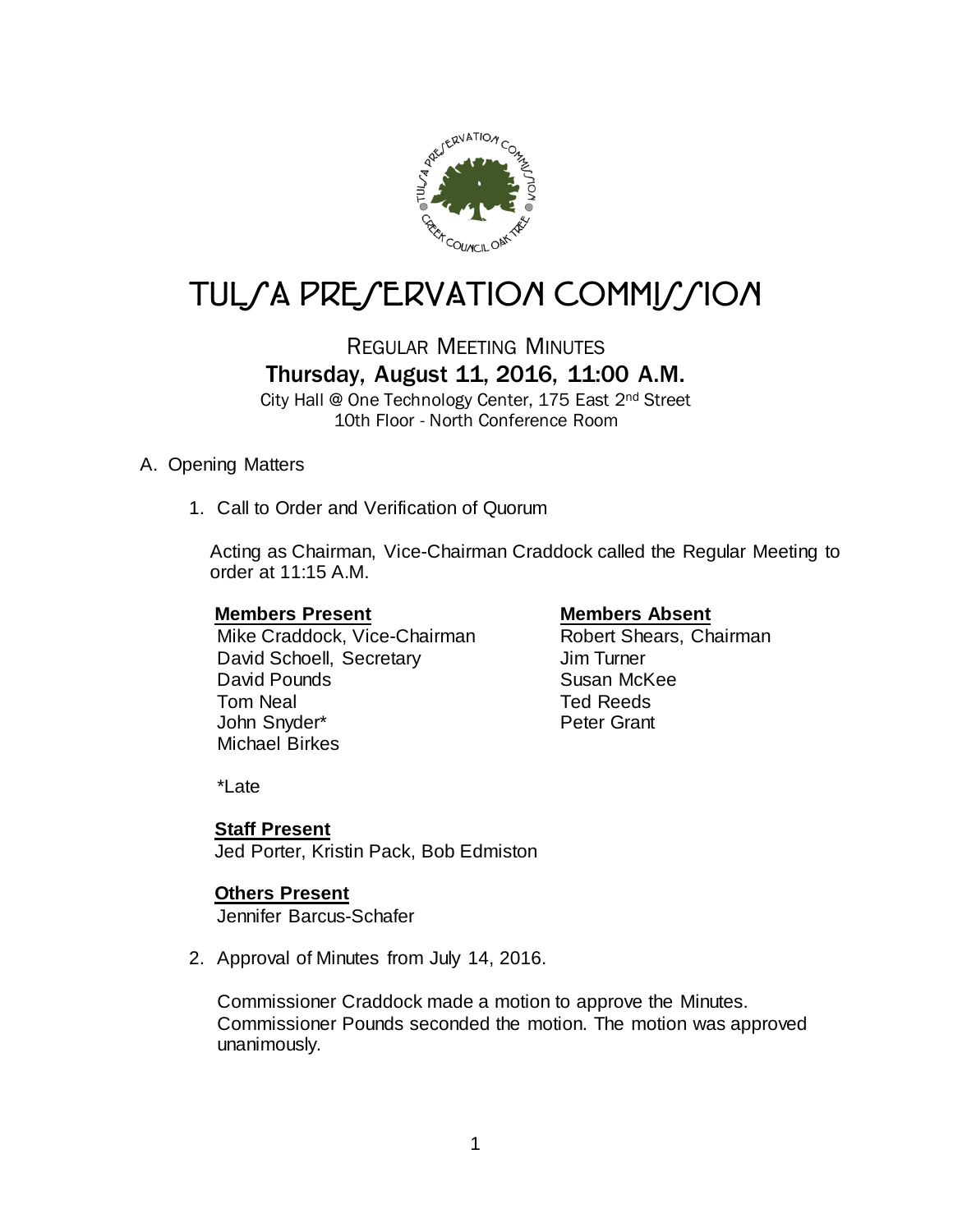#### **Vote: Meeting Minutes, July 14, 2016.**

| In Favor |             | <b>Opposed</b> | <b>Abstaining</b> | <b>Not Present</b> |
|----------|-------------|----------------|-------------------|--------------------|
|          | 1. Craddock |                |                   | <b>Shears</b>      |
|          | 2. Schoell  |                |                   | Turner             |
|          | 3. Pounds   |                |                   | McKee              |
|          | 4. Neal     |                |                   | Grant              |
|          | 5. Snyder   |                |                   | Reeds              |
|          | 6. Birkes   |                |                   |                    |

3. Approval of Minutes from July 26, 2016.

Commissioner Neal made a motion to approve the Minutes. Commissioner Birkes seconded the motion. The motion was approved by a majority.

#### **Vote: Meeting Minutes, July 26, 2016.**

| In Favor    | <b>Opposed</b> | Abstaining | <b>Not Present</b> |
|-------------|----------------|------------|--------------------|
| 1. Craddock |                | Pounds     | <b>Shears</b>      |
| 2. Schoell  |                |            | Turner             |
| 3. Birkes   |                |            | McKee              |
| 4. Neal     |                |            | Grant              |
| 5. Snyder   |                |            | Reeds              |
|             |                |            |                    |

- 4. Disclosure of Conflicts of Interest No Conflicts of Interest were disclosed.
- B. Actionable Items
	- 1. **HP-16-054 / 1601 S. St. Louis Ave.** (Swan Lake) Applicant: Jennifer Barcus-Schafer

*HP Permit Subcommittee Review Date: None*

Request:

1. Replace original brick steps with poured concrete steps with matching dimensions

Staff presented the application, and the applicant, Jennifer Barcus-Schafer, was present. The applicant stated the brick appears worse in the picture. Commissioner Neal asked the applicant why she wanted to change the material. Ms. Barcus-Schafer replied the existing brick would be difficult to match. Commissioner Neal stated although the Unified Design Guidelines recommend a match of material, the applicant's argument to substitute concrete is understandable.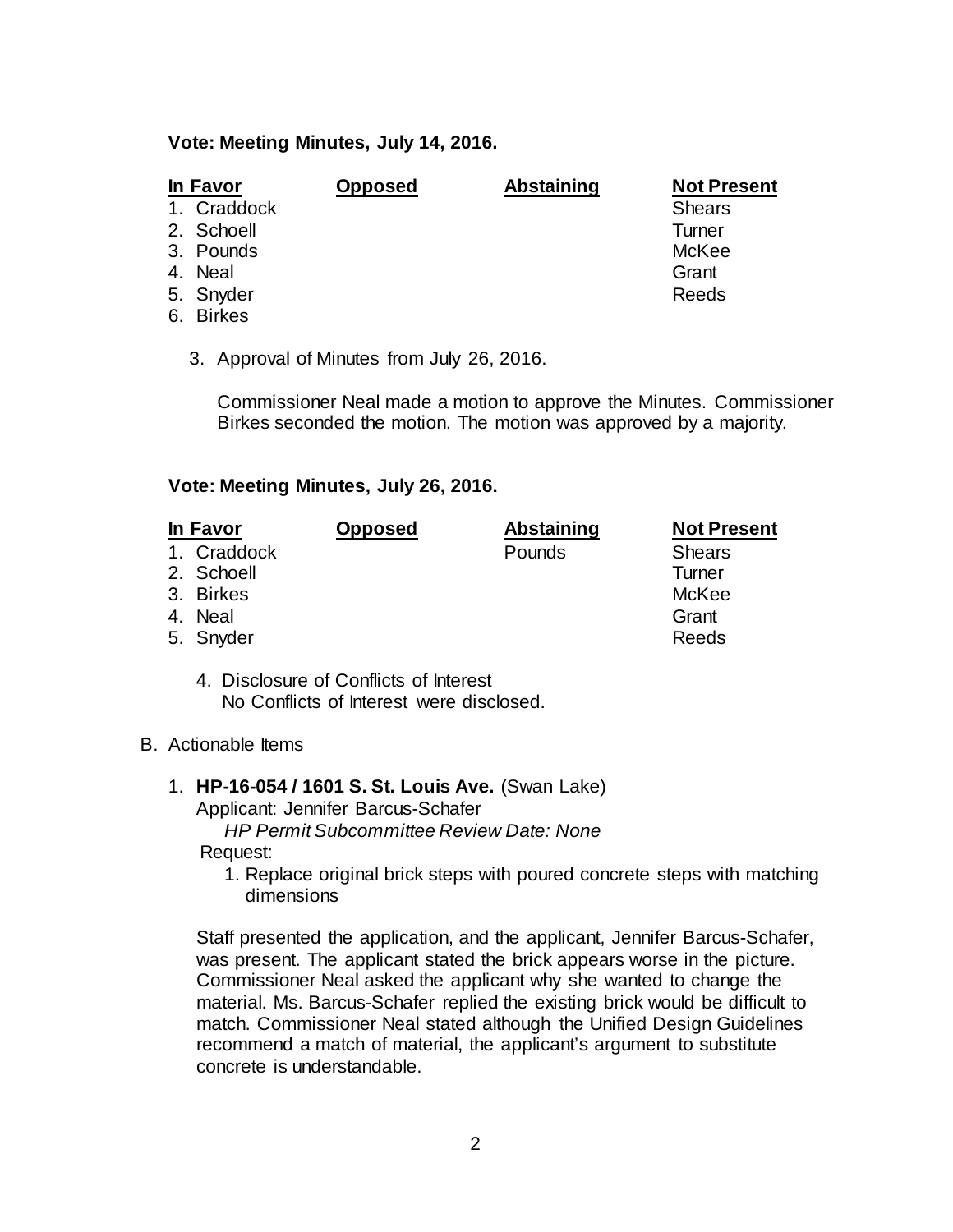Commissioner Schoell made a motion to approve the application. The motion was seconded by Commissioner Snyder. The motion was approved unanimously.

**Vote:** 1601 S. St. Louis Ave. **(Swan Lake)**

| In Favor |             | <b>Opposed</b> | <b>Abstaining</b> | <b>Not Present</b> |
|----------|-------------|----------------|-------------------|--------------------|
|          | 1. Craddock |                |                   | <b>Shears</b>      |
|          | 2. Schoell  |                |                   | Turner             |
|          | 3. Pounds   |                |                   | McKee              |
|          | 4. Neal     |                |                   | Grant              |
|          | 5. Snyder   |                |                   | Reeds              |
|          | 6. Birkes   |                |                   |                    |

#### 2. **Unified Design Guidelines**

#### 1. **Staff Report on G.1 Landscape Features**

2. **Discussion and possible vote on draft to be recommended to TMAPC**

Staff presented the Tulsa Preservation Commission's purview over landscape features and discussed how to review landscape features on interior lots and corner lots.

Commissioner Craddock made a motion to recommend approval of the revisions to the Unified Design Guidelines to TMAPC and City Council. The motion was seconded by Commissioner Pounds. The motion was approved unanimously.

#### **Vote: Revisions to the Unified Design Guidelines**

| In Favor |             | <b>Opposed</b> | <b>Abstaining</b> | <b>Not Present</b> |
|----------|-------------|----------------|-------------------|--------------------|
|          | 1. Craddock |                |                   | <b>Shears</b>      |
|          | 2. Schoell  |                |                   | Turner             |
|          | 3. Pounds   |                |                   | McKee              |
|          | 4. Neal     |                |                   | Grant              |
|          | 5. Snyder   |                |                   | Reeds              |
|          | 6. Birkes   |                |                   |                    |

#### C. Reports

- 1. Chair Report None
- 2. Staff Report Staff presented the staff approvals from the last regular meeting.